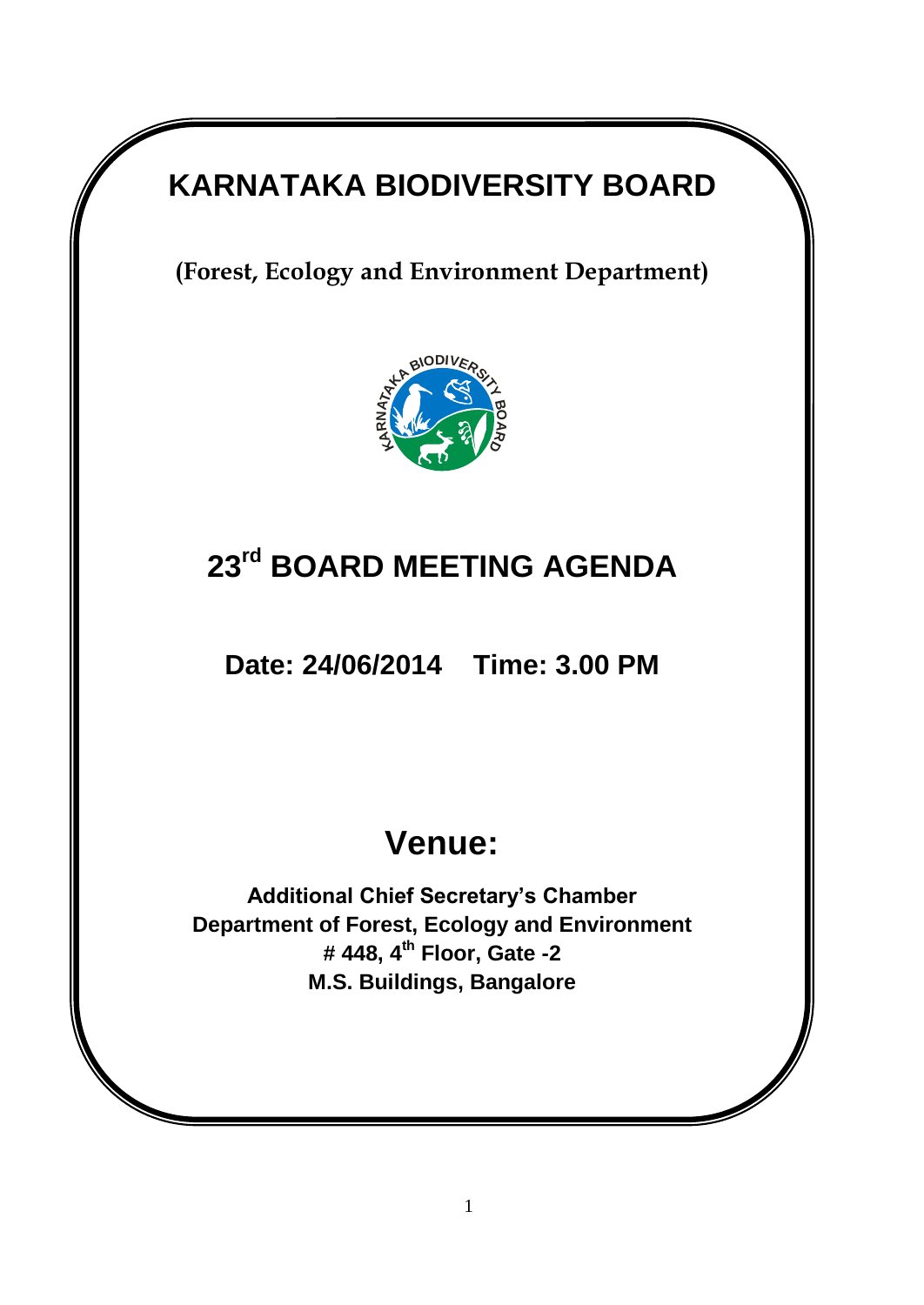# **Agenda Notes for the 23rd Board Meeting**

### **1. Reading and recording of 22nd Board Meeting**

The proceedings of the 22<sup>nd</sup> Board Meeting held on 22/04/2014 were communicated to all the members, and as there were no comments from the members, the proceeding may be adopted. (Annexure-I)

#### **2. Action taken on 22nd Board Meeting Proceedings.**

Action taken on proceedings of 22<sup>nd</sup> Board Meeting is placed in Annexure-II.

#### **3. Issues related to Access and Benefit Sharing:**

#### I. On scope and coverage of Biodiversity Act:

Detailed deliberation on the issue had taken place in the 22<sup>nd</sup> Board meeting Dated 22-4-14 vide Sub: 22/3 where in it was resolved that Karnataka Biodiversity Board, to start with, should address only 3 industries namely 1. Ayurvedic pharmaceuticals, 2. Nutraceuticals and 3. Cosmetics, for obtaining Form-I and taking further action as per law including sharing of benefits. The matter has been further examined in consultation with the legal advisor of KBB who is of the opinion that the Board has "no powers to initially pick only some industries as against all covered by Section 7 of the Biological Diversity Act". A copy of the opinion from the legal advisor is placed as Annexure-III.

#### II. On incomplete reporting in Form-I:

In the agenda note for the 22<sup>nd</sup> Board meeting, it was pointed out that industries that are expected to furnish Form-I are submitting the same, incomplete in many respects. After detailed deliberations the Board resolved and authorized Member Secretary, KBB to call the meeting of stakeholders and address them about the provisions of the Act. The Member Secretary, along with Dr. Sanjappa and Dr. M.D. Subash Chandran, Board members, has taken the meeting with the industry representatives on 20-6-2014. The industry representatives were of the final view that they are unable to furnish the information required in the Form-I. A copy of the proceedings of the meeting is placed for deliberation and suitable decisions (Annexure-IV).

#### **4. Reconstitution of Expert Committee on Agro Biodiversity:**

As required by section 13(1) of Biodiversity Act 2002, a committee to deal with Agro Biodiversity was constituted by Govt. order No FEE 53 ENV 2009 Dtd 26/05/2010 (Annexure-V). Now it is proposed to reconstitute the committee. Accordingly, a letter has been addressed to Vice Chancellors of Universities of Agricultural sciences, Horticultural sciences and Forestry Colleges for recommending the nomination of one expert each from different fields of Agro Bio-diversity. The matter was also discussed in the meeting of the expert committee on 19-6-2014. After deliberations, members of the committee have recommended the following persons to be included as members of the committee:

1. Director, Department of Agriculture, Seshadri Road, Bangalore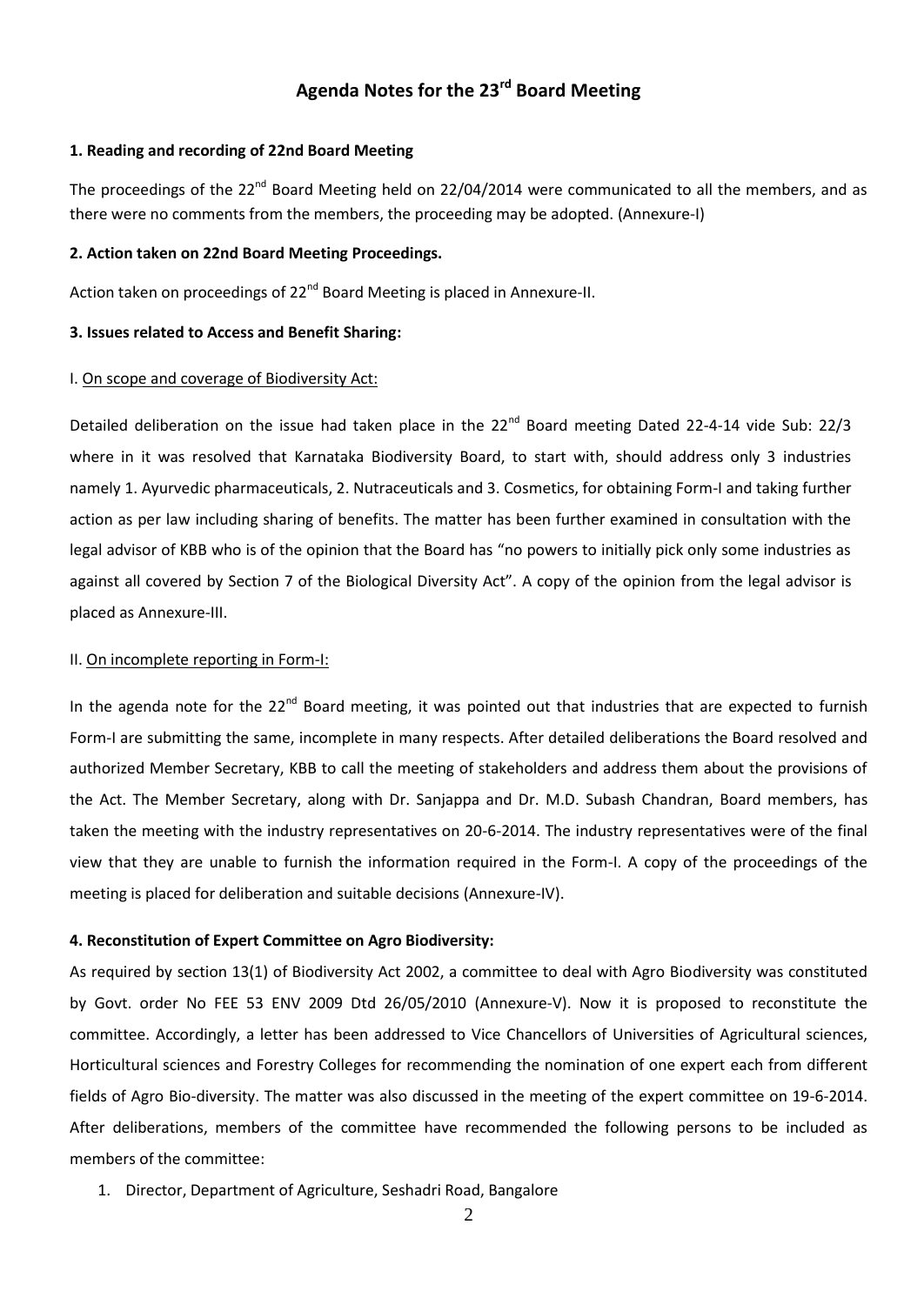- 2. Director, Department of Horticulture, Lalbagh, Bangalore
- 3. Dr. S. Gangaprasad, Associate Professor, Genetics and Plant Breeding, College of Agriculture, Shimoga.
- 4. Dr. N. Devkumar, Agronomist, University of Agricultural Sciences, GKVK, Bangalore
- 5. Dr. S.C. Chandrashekar, Plant Pathologist, (Rtd.) University of Agricultural Sciences, GKVK, Bangalore.
- 6. Dr. R.G. Gollar, Rtd. Joint Director of Agriculture,

The matter is placed before the Board for deliberations and a suitable decision in this regard.

## **5. Draft guidelines on Access and benefit sharing:**

As per section 2(g) of Biological Diversity Act, 2002, "Fair and equitable benefit sharing" means, sharing of benefits as determined by the NBA under Section - 21. Accordingly, the NBA has taken the exercise which has been going on for several years. Now they have sent the draft guidelines for the comment of the stakeholders. The same is placed as Annexure-VI. The members of the Board may send their comments to Member Secretary within a week so that the same can be compiled and sent to NBA.

# **6. UNEP-GEF-MoEF ABS project:**

The Ministry of Environment and Forests, in collaboration with UNEP-GEF has taken up an ABS project titled 'strengthening the implementation of the Biological diversity Act and Rules with focus on its Access and Benefit sharing practices. The MoEF has associated five states including Karnataka as partners of the project, which will be implemented in due course of time. It is expected that the project will be completed within one year from its commencement. The details of the project are being worked by the NBA which is awaited. A note on the project is enclosed as Annexure-VII. The matter is placed before the Board for information and approval.

### **7. Biodiversity award:**

In the 20<sup>th</sup> Board meeting, it was resolved to institute following biodiversity awards, one in each category.

- 1. General category
- 2. Agro Biodiversity
- 3. Biodiversity award for Women.
- 4. Best Biodiversity Management Committee.
- 5. Best documentary film on Biodiversity.
- 6. Award to Forest Guard for best nursery of RET and Endemic species.

Each award consists of prize money of Rs. 25,000/- a citation and a certificate.

It is proposed to start the process of selecting suitable candidates in the aforementioned categories. Due publicity will be given for receiving nominations. In order to screen the nominations received, it is proposed to constitute a committee with following members: